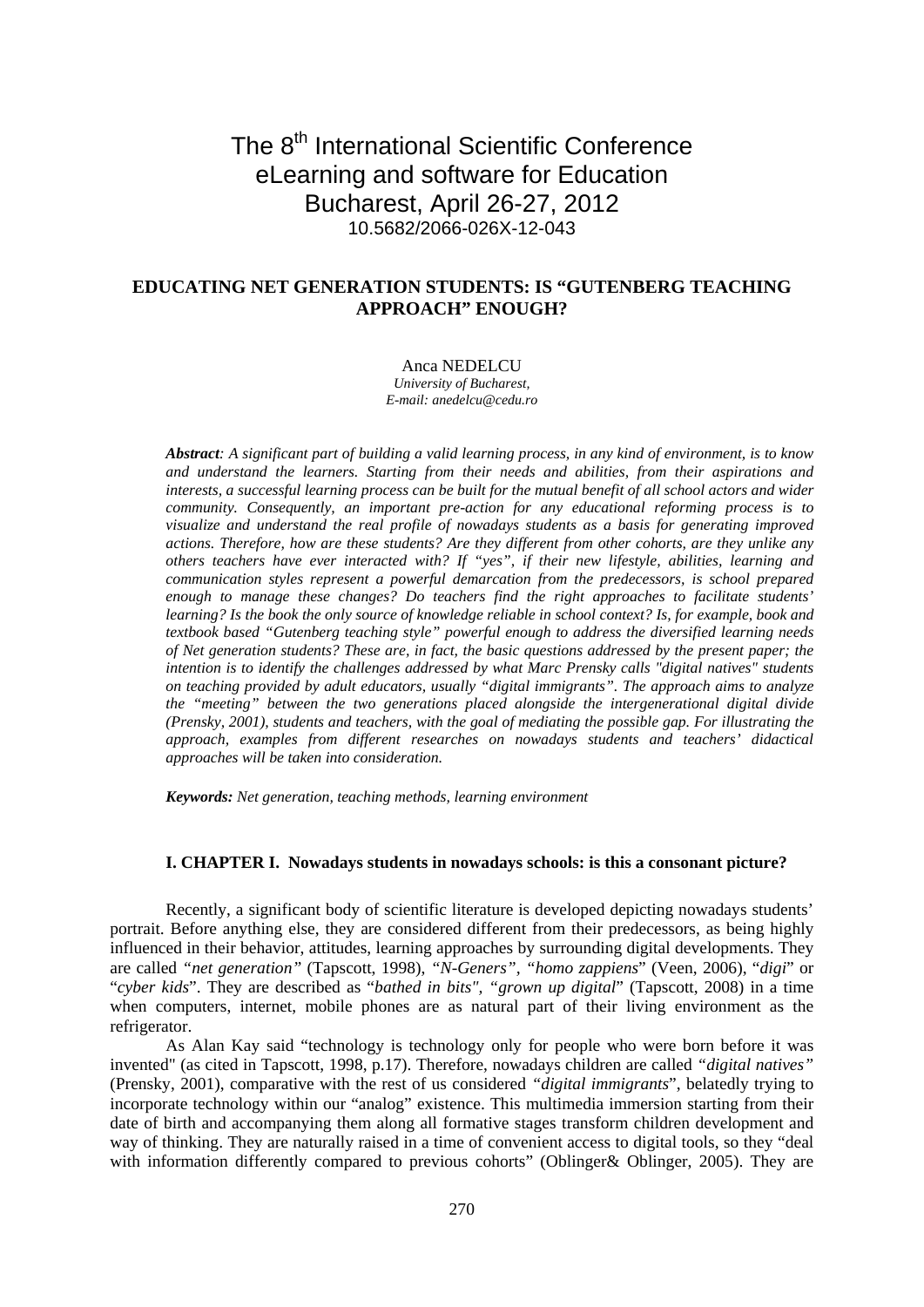multitasking, assertive, self-reliant, curious persons (Tapscott, 1998), "they develop hypertext minds and leap around" (Prensky, 2001).

Complementary, as Brown noticed these "digital natives" think of information and communication technology (ICT) as something akin to oxygen: they expect it, it's what they breathe, and it's how they live (Brown, 2000). They use ICT to meet, play, date, and learn. It's an integral part of their social life; it's how they acknowledge each other and form their personal identities (Brown, 2010).

If only a part of such assumptions regarding nowadays children prove to be true, an important question is to be answered: are schools and teachers following such changes in students' development? Are they all constructing a consonant picture or they represent two different, parallel worlds encapsulated in a traditional building called school?

A recent study developed by Centre Education 2000+, Romania and UNICEF - "School as it is – research on students and teachers profiles and interactions" (2007-2009) – offers a wide range of illustrations for the last description. Within this Romanian "school as it is", a today world of demotivated and resigned students is facing the yesterday world of teachers, surrounded by traditionalism and idyllic self perceptions. A world of students asking clearly for more communication, involvement and interactions stands in front of their teachers' universe focused on overloading contents waiting to be delivered.

For exploring this environment, the mentioned investigation - mainly qualitative - combined a complex range of research methods: questionnaires for teachers (505), focus groups and structured interviews with teachers and students, analyses of students' drawings (146 drawings describing "My classroom") and of 129 compositions describing "My teacher" (How is she/he? How does he/she look? How does he/she act?). Each of these instruments produced relevant findings for describing main school actors' worlds; however, for the purpose of the present paper a further presentation of students' drawings of classroom environment is considered relevant. This option is motivated by different reasons: first, because classroom is the first concrete social space able to illustrate the type and functionality of students and teachers "meetings". Classroom is (still) a dominant setting for learning and a generous source of describing teachers' axiological or methodological preferences. The second reason is referring to drawing as a research tool. Useful not only as iconic images, but also as layered paintings that hide or combine other social, cultural, and personal images (Mitchell, Weber, 2000), students' drawings revealed a powerful, convincing image of the learning environment.

Thus, most of the investigated students draw a traditional classroom, described by "classical" identifiers of a rigid spatial and methodological configuration. The space as it was pictured is exclusively a "chalk and blackboard" classroom. The central physical symbol of this space is the "big, black" chalkboard which has a central position in majority of the images. It is often oversized in comparison with the rest of the elements, dominating and invading the drawing paper page. Frequently supersized is the teacher desk, too, symbolising even in their absence, the educators dominating position as a controller of the learning environment. In front of the teacher, there are the desks set in rows facing the blackboard. Students turn their backs on each other, frequently listening to "magister". Thus, even most of the teachers from the investigated schools underlined their preference of working in small groups, of using collaborative methods, drawings show the teacher often lecturing in front of the children sitting in orderly rows.

The drawn image of actors of educational space also brings a lot of colour for describing the "place called school" (Goodlad, 2004). Inevitable, these actors are students and teachers; additionally, as an improvement aspiration, students place in the classroom space friends from other schools, relatives or characters from cartoons or from computers games. A half of the students drew themselves alone, unaccompanied by the teacher, 3 drawings presented only the teacher: *"the students were having a break and the teacher was in the classroom writing exercises on the blackboard".* That shows clearly the fact that text is central to the classroom space, as a symbolic attribute of the teacher.

Another illustration of the dominancy of the classical 3 R's literacy– reading, writing and mathematics - is again offered by the blackboard. When something is written on this ever-present chalkboard it is usually referring to mathematics, confirming that in students' drawings, no matter the cultural background, "my classroom" means "my classroom at mathematics" (Mitchell, Weber,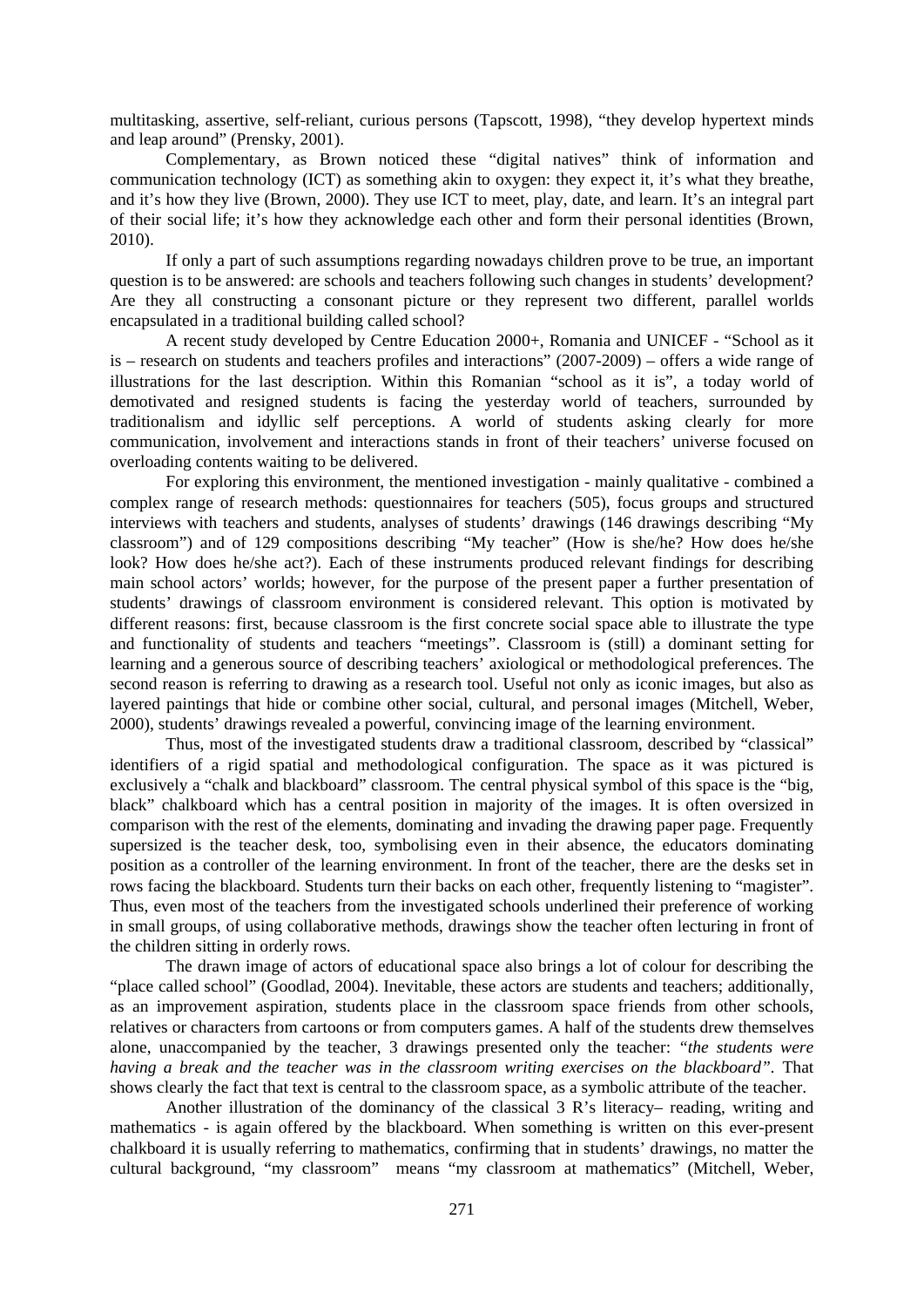2000). "Numbers and maths symbols are among the most frequently used symbolic markers used by both children and adults to draw a classroom. Maths seems to be perceived as *the* school subject that speaks directly to the purpose of teaching. It's as if the ability to interpret the code/language of maths is a central part of what makes a teacher a teacher" (idem).

Briefly described above, this classroom from the "school as it is" is clearly dissonant with the image of "digital born" children, previously mentioned. Therefore, some questions are still open to be discussed. Is this instructional environment the best solution for nowadays students? Are these two realities concomitant or they are specific to different moment of time or different contexts? Are the theories about "digikids" overgeneralized, unrealistically expanded to a whole generation of children (as, for instance in Romania this portrait of net generation is applying mainly to students living especially in urban developed areas)? And, in fact, is Mioduser et al. quotation "*one stop forward for the technology, two steps backward for the pedagogy*" (cited in Huffaker, Calvert, 2003) true?

#### **II. CHAPTER II. Gutenberg teaching approach: "talk, text, test"**

In 1900, in his book "The School and Society" (chapter "The School and the Life of the Child"), John Dewey (1900) gave perhaps the most convincing distinction between the two items of the title. He started by recounting his efforts in finding proper desks and chairs for a new Laboratory School and he described the reaction of one of the dealers who finally understood what Dewey was looking for: "I'm afraid we have not what you want. *You* want something at which the children may work; these are all for listening." "That tells the story of the traditional education", considered Dewey (1900, pag. 31): "ugly desks placed in geometrical order, crowded together so that there shall be as little moving room as possible, desks almost all of the same size, with just space enough to hold books, pencils and paper, and add a table, some chairs, the bare walls and possibly a few pictures". According to Dewey, "It is all made *for listening* - for simply studying lessons out of a book is only another kind of listening; it marks the dependency of one mind upon another" (Dewey, 1900, p. 31). "If everything is on a *'listening' basis*, you can have uniformity of material and method. The ear, and the book which reflects the ear, constitute the medium which is alike for all" (1900, p. 33).

These realities described one century ago by Dewey seem to be everlasting; they also represent the central point of what we called "*Gutenberg teaching approach*". This construction does not refer narrowly to book or textbook based teaching, perceived as the only reliable source of knowledge. The expression is not meant to undermine the tremendous importance printed materials have and will have for schooling and education. It is not intended also to be discomforting to readers heavily involved in a typographic world or to those unconvinced that digital words are useful to their established rituals. This term is an umbrella perspective covering the didactical practices and routines unable to adapt to the "*post-typographic"* (Reinking et all, 2006) world we live in. It refers to the same realities criticized by Dewey, realities incredible resistant over the time. It is a term coined for identifying traditional teachers' approaches to learning, prevalent in many schools, focused on the literacy of the 3 R's and on disseminating knowledge in a linear, frequently unidirectional way.

In fact, "Gutenberg teaching approach" represents that didactical perspective Oblinger & Oblinger (2005) inspirationally described as *"talk, text, test".* This refers to "traditional teaching emphasized the acquisition of facts" (idem), "the authoritarian, lecture-based model of education" (Brown, 2000). It is, as Brown believes, an approach focused strictly on logical sequencing of knowledge, emphasized memorization, repetition and recall, which believes *"one size fit all"* (Brown, 2005).

The perspective of describing Gutenberg teaching approach share some characteristics with what D. Tapscott calls "the broadcasted type of pedagogy", similar to what the television is proving for its viewers. In his paper "The Net Generation and the School", Tapscott comments: "Historically, the field of education has been oriented to models of learning that focus on instruction-- what we can call *"broadcast learning."* The term "teacher" has implied approaches to learning where an expert who has information transmits or broadcasts it to students. Those students that are "tuned in" take the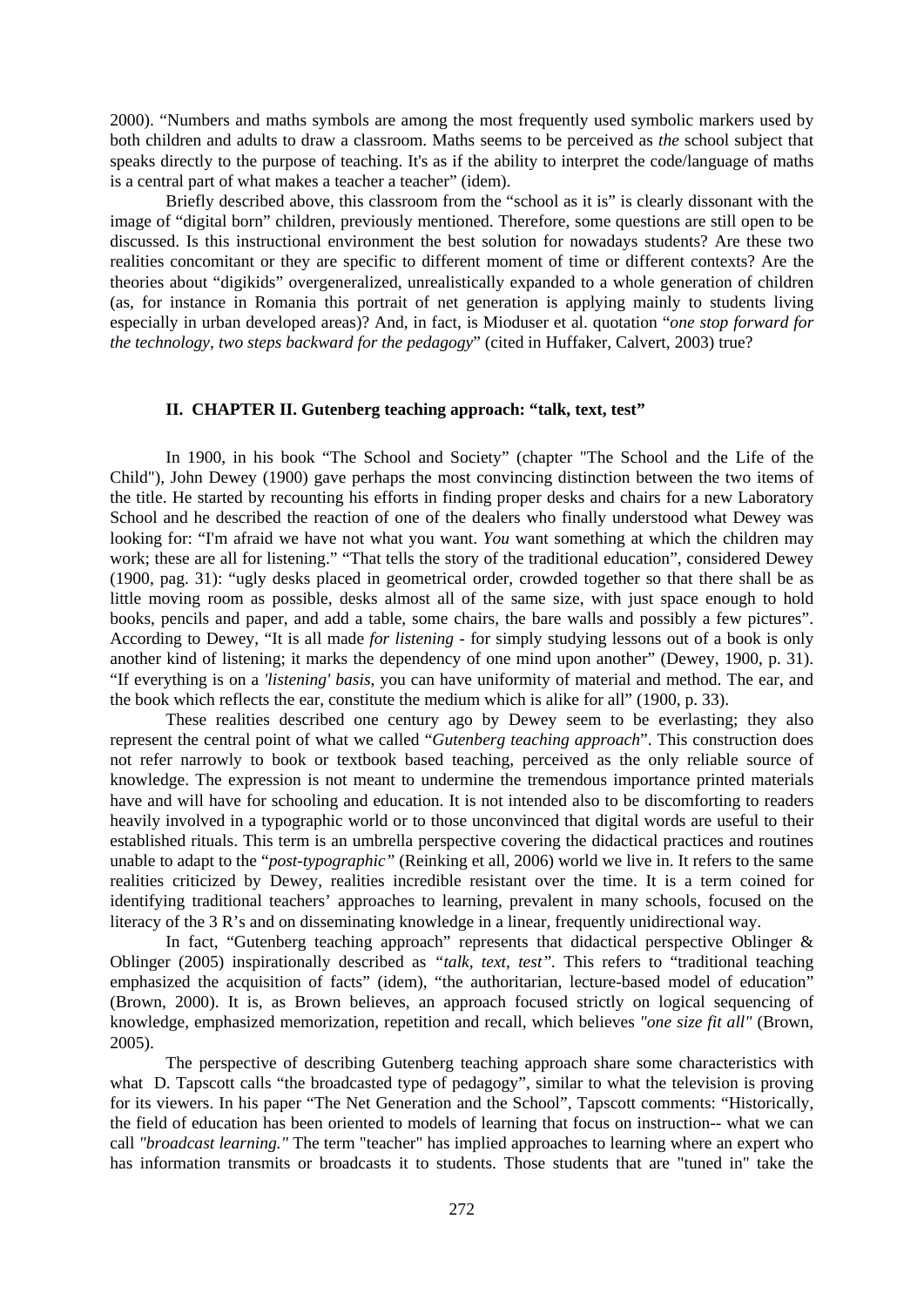information they are "taught". "Most of the activity in the classroom involves the teacher speaking and the student listening. The lecture, textbook, homework assignment, and school are all analogies for the broadcast media - one-way, centralized, and with an emphasis on pre-defined structure that will work best for the mass audience."

Finally, for illustrating the significance attributed to this approach and for highlighting that Guttenberg perspective represents an important demarcation line for judging practices, a short story shared by Tapscott (cited by Turner and Carriveau, 2010) will be presented. Thus, Tapscott remembered a conversation between two college presidents about their faculty's teaching styles. One college president remarks that the faculty is teaching in a post-Gutenberg mode. The other replies, "Our model is pre-Gutenberg. We're got a bunch of professors reading from handwritten notes, writing on the blackboards and the students are writing down what they say. This is a pre-Gutenberg model – the printing press is not even part of the learning paradigm".

#### **III. CONCLUSION: starting from the students needs**

One important direction of understanding what Gutenberg teaching approach stands for is exactly the moral of the story Tapscott narrated. It refers to educators' inability to adapt to nowadays challenges, to students diversified needs. It refers to educators who ignore that "*today's students are no longer the people our educational system was designed to teach*" (Prensky, 2001, pag.1) and do not revise accordingly their didactical options.

This is, in fact, one of the dysfunctionalities this expression refers to: the construction of teaching practices exclusively on one sole perspective, in this case the Gutenberg based approach. "Sage on the stage" style is not inefficient per se or is totally outdated, but the stubbornness to limit only to this approach is! Using texts for learning enlarges students' experience, but considering books the only reliable, trustful source of knowledge affects the efficiency of the approach. Teachers' perspective, their wisdom and experience, classroom lecture-note taking scenario might be useful in different context (see for instance Schwerdt and Wuppermann, 2009), but only when combined with methods requiring construction and reconstruction of knowledge. Therefore, a well balanced blend of "sage on the stage" with "guide on the side" techniques is desirable. As well as the plurality of sources, styles and practices, combined consciously in a comprehensive perspective over teaching.

Another strong recommendation in order to neutralize the excesses of Gutenberg teaching approach is to start consciously from the students needs and not from the educators' routines.

As it was mentioned students are changed. Different authors say students changed dramatically. They point to the existence of a real "anthropological" difference that specifically characterizes the digital native students of the multicultural and globalized informational society (Cavalli et al., 2009). Other voices indicate even the fact this generation of children think significant differently as compared with the preceding generation. For instance M. Prensky (2001) claims that "digital natives" exposed so early to technology may have brains that are wired differently. In his claim, information is processed in a random access manner, rather than linear, yielding to a simple "stepping stone" effect in lieu of the winding "side walk model" of thinking. Complementary, Net generation students are seen not only as assertive information seekers but also as social persons, who seek to interact with others, whether in their personal lives, their online presence, or in class (Oblinger, Oblinger, pag. 2.5).

Such changes in students' behavior and way of thinking should certainly be of interest for educators. For supporting teachers to go beyond their Gutenberg approach, two categories of characteristics of net generation will be further considered; they refer to:

‐ Students' visual and digital literacy which implies an urgent need to move from classical 3 R's perspective to fostering multiple illiteracies.

‐ Students' increased need for interactivity.

Having grown up in technologically saturated world, Net Generation is able to intuitively use a variety of digital devices. They share the ability to use technology, including visuals and audio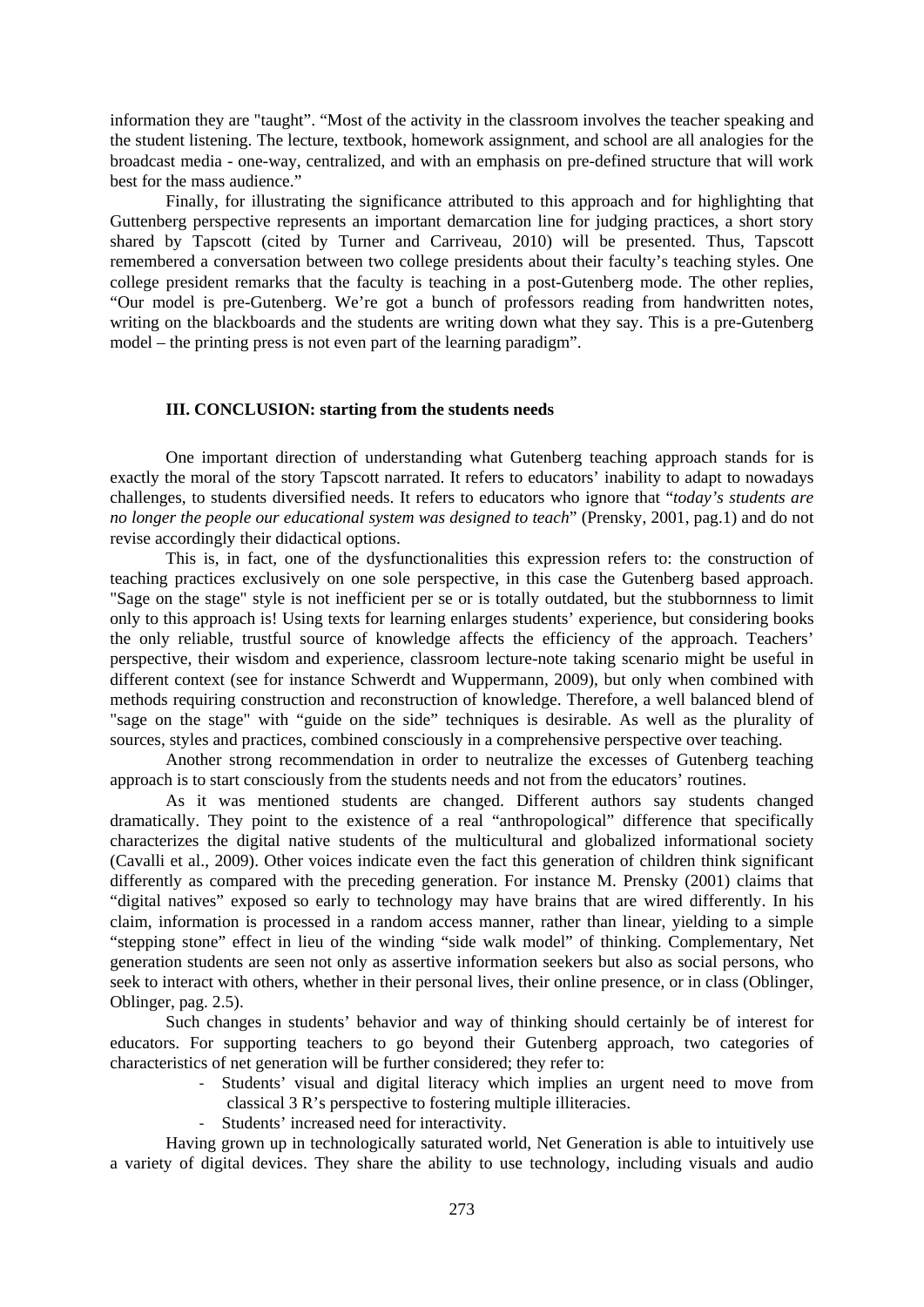segments to enhance personal learning and to communicate more effectively with others (Looney, 2005, pag. 58). They are both information and multimedia literate (Brown, 2000).

More than that, students are more visually literate than previous generations; many express themselves using images and they have clear visual spatial skills. "They are able to weave together images, text, and sound in a natural way, expanding their literacy well beyond text" Oblinger and Oblinger (pag. 2.5). In fact, continuing Oblinger and Oblinger description, these students are "*are more comfortable in image-rich environments than with text*". Because of the availability of visual media, their text literacy may be less well developed than previous cohorts. And that is a clear challenge to classical idea of literacy Gutenberg teaching approach is significant focused on. More concrete, this challenge means that a new type of literacy relying less on text, but requiring integration of images in the form of both graphics and videos will be necessary for students to communicate effectively (Mustafa, 2011). Literacy no longer encompasses only what is taken in from presented material, but also concludes the production of materials, such as the products yielded through Bloom's Synthesis Level (idem). His larger openness to different learning means and environments will not replace the text or the lecture but it will reinforce them.

Students are not only highly digitally literates but they have a bias towards action (Brown, 2000), they are dynamic, immediately engaged in the processes. They are vocal, they like to express their views and incorporate their experiences into their learning (Tapscott,1998). Net generation representatives need self-directed learning opportunities, interactive environments, multiple forms of feedback, and assignment choices that use different resources to create personally meaningful learning experiences (Glenn, 2000). Therefore, the efficiency of their learning is connected with the idea of simulations, case analyses and other contexts of collaborative and participatory learning. They want "more hands-on, inquiry-based approaches to learning and are less willing simply to absorb what is put before them Hay (2000). Rich contexts – and not only texts – are an important part of their learning repertoire. That is for sure another challenge to Gutenberg teaching approach.

 The answer to such can be developed in multiple ways and by incorporating multiple perspective and sources of improvement. One condition will certainly requested in any context: this refers to the willingness and abilities of teachers to revise their practices and revisit their assumptions. And technology can be helpful again in this approach. As one teacher confessed, (cit. by Ramaley, J., Zia, L., 2005, pag. 8.16) "technology is a giant mirror reflecting back to you your own deepest issues. It challenges you to clarify what you value, to rediscover why you went into teaching in the first place, and to be honest about whether your original hopes have been realized. It also sheds light on how we interact with our students and how they respond to our courses, and [it] forces us to think about the real meaning of community".

### **Reference Text and Citations**

- [1] Brown, J.S. , 2000. Growing Up Digital: How the Web Changes Work, Education, and the Ways People Learn" in Change, 32(2), pp.10-20.
- [2] Brown, J.S. 2010. Learning in the Digital Age" in http://net.educause.edu/ir/library/pdf/ffp0203s.pdf
- [3] Brown, M., 2005. Learning Spaces in Oblinger, D. G., Oblinger, J. L., 2005. Educating the Net Generation, EDUCAUSE www.educause.edu/educatingthenetgen
- [4] Cavalli, N., Costa, E., Ferri, P., Mangiatordi, A., Mizzella, S., Pozzali, A., , Scenini, F., Paganoni, J., How do University Students Approach Digital Technologies: Empirical Results and Theoretical Considerations, http://web.mit.edu/comm-forum/mit6/papers/cavalli.pdf
- [5] Dewey, J., 1900. The School and Society, University of Chicago Press, Chicago
- [6] Glenn, J. M., 2000. Teaching the Net Generation, in Business Education Forum 54 (3): 6-14.
- [7] Hay, L. E., 2000. Educating the Net Generation. The Social Administrator 57 (54): 6-10.
- [8] Huffaker, D. A. & Calvert, S. L., 2003. The new science of learning: Active learning, metacognition, and transfer of knowledge in E-learning applications. Journal of Educational Computing Research, 29, 325-334.
- [9] Looney, M.A. ,2005. Giving Students a 21st Century Education in THE Journal, 33(2)
- [10] Mustapha, R., 2011. Effective Models of Teaching and Learning for New Type of Students, Atikan: Jurnal Kajian Pendidikan
- [11] Oblinger, D. G., Oblinger, J. L., 2005. Educating the Net Generation, EDUCAUSE www.educause.edu/educatingthenetgen